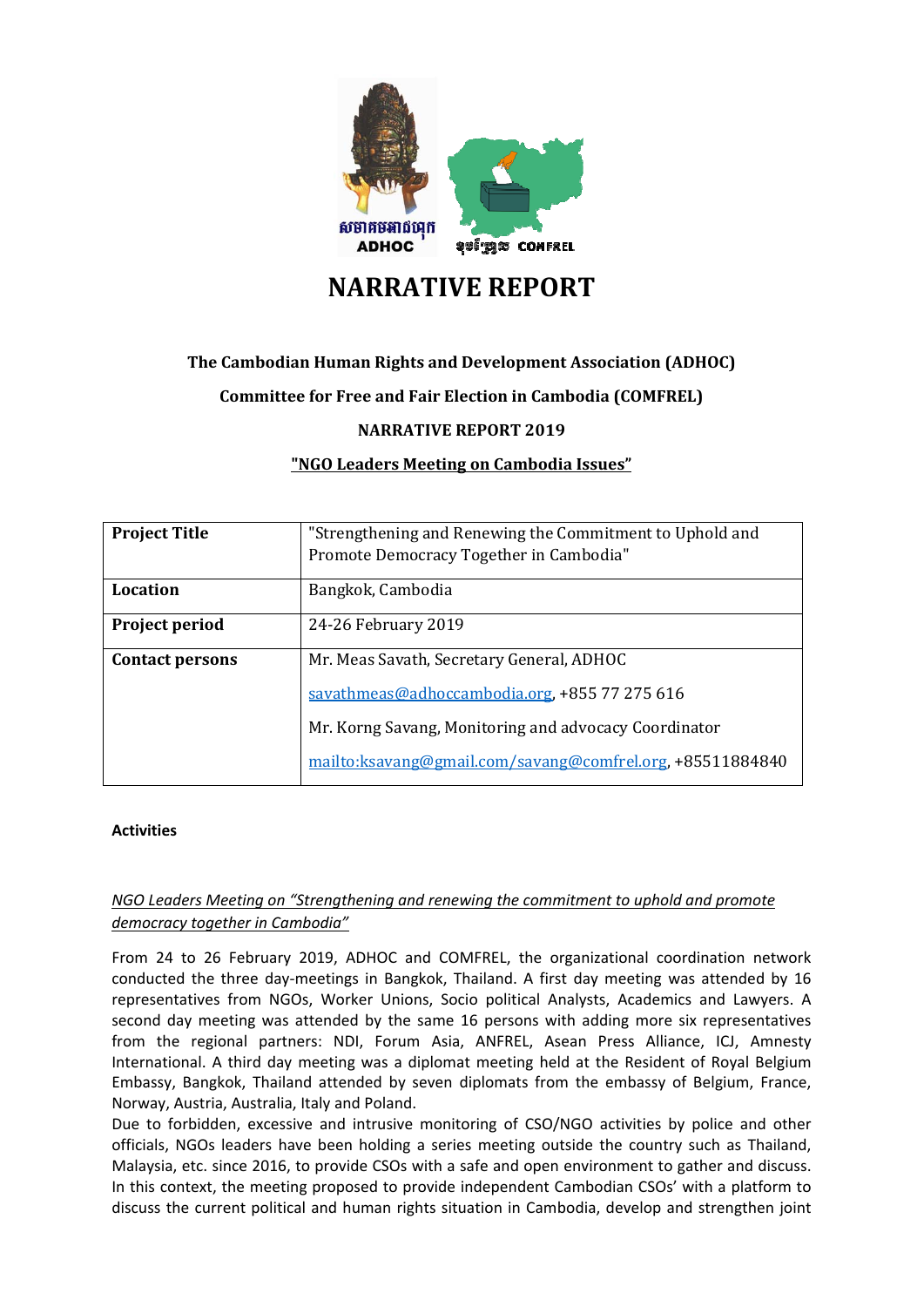advocacy strategies and seek consideration and support from regional, international and key diplomats to restore democracy and achieve human rights in Cambodia.

#### **I. General goal**

• Build trust among and strengthen the Cambodian NGOs coalitions, as well as define strategies aimed at protecting human rights and promoting democracy in Cambodia.

#### **II. Specific objectives**

- To provide space for CSOs to share and exchange information, on what happen in Cambodia today, economically, socially and politically;
- To identify ways in which CSOs can work together, under the current socio-political context;
- Give a chance for CSOs to share their views and information with regional partners. especially for those who are based in Bangkok; (this was day two sessions);
- It is an opportunity for CSOs to meet face to face with invited diplomats, especially for western diplomats based in Bangkok.

#### **III. Summary of discussion**

#### **Day One: 24th /02/2019**

Initially, the meeting placed much emphasis on the reason why this meeting needs to be held outside the country, rather than to organize it inside Cambodia. As was explained by the participants, it is still difficult for such meeting to be held in Cambodia, under the condition where public gatherings and meetings are still scrutinized by the government. Furthermore, it was stressed that, although some positive responses from the government has been made regarding space for CSOs, to meet and carry out their activities freely, it is observed that, CSOs gathering still be kept government close surveillance.

A brief review on key activities agreed by the participants during the last meeting was also done, to check for progress and update:

- 1) The assessment on the Paris Peace Accords (PPA), which was still in progress and expected to be completed with the next 4 weeks;
- 2) NGOs attempt to create spaces, their freedom of activities, where the first meeting between CSOs and MoI was organized for the first time, after the political crisis. At the same time, alliance has also been built and strengthened, amongst NGOs working on human rights, where they have agreed in principle to re activate the role of Cambodian Human Rights Action Committee (CHHRAC). Up until this stage, the CHHRAC formation has now been accepted and registered by MoI, and a strategic planning for CHHRAC has already been reviewed.

The participants also discussed on what were the key issues that need to be raised during the next day meeting with regional partners. Here is the list of issues to be shared:

- The ongoing threats are continuing, as government has now deployed more secret service and spite, both in Phnom Penh and in rural areas.
- More aggressive wordings have been voiced by the government, especially from the Prime Minister, to suppress the opposition. These threats were done after the government fails to win support from members of the opposition, both the local and national level.
- Real feeling has been expressed re: the EBA sanction, particularly from the investment sectors.
- Politically, the ruling party appears to keep up with their strategy to buy time, so that, they can weaken or destroy the opposition, before returning to normal situation.
- Space is opened, but in practice, the government surveillance continues
- Endorse the efforts of the UPR but to do more in response to what is stated by the PPA,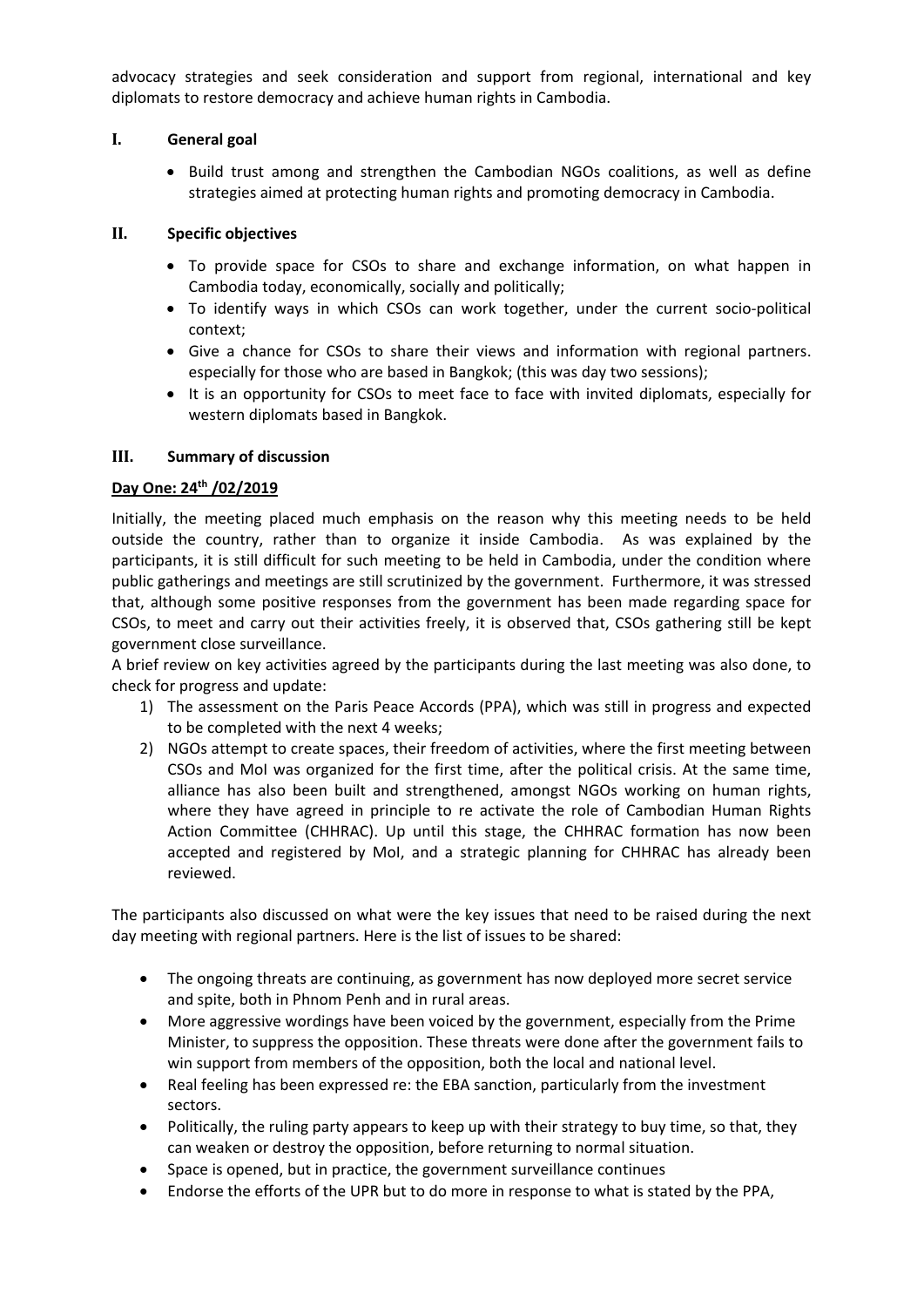- Expect to see more active role of the special reporter in the next September meeting, and CSOs are willing to engage more in the meeting on Cambodia resolution. Looking for support to a Cambodian team.
- Inform about the progress in PPA, and it is believed that, this document can be used as basis for international campaigns.

## **Day 2: 25/02/2019**

The meeting was facilitated by Forum Asia. A brief update on the current socio political issues were shared by the Cambodian CSOs, followed by questions and answers, to clarify and comments.

- Whether the real practice of EBA has been well understood by Cambodian people. It was explained that, EBA is not a sanction. It is just referred to the way in which EU will decide for the garment export to pay tax like other businesses.
- Partners has also checked "what are the views or where CSOs stand on the EU/EBA decision. It was responded, that, EBA could be a sword to deal with Political crisis in Cambodia. However, it is believed that, if this sword will be broken or not working effectively, then it will motivate the Cambodian government to do whatever they wanted.
- The regional partners also stressed that, the EU move on EBA is great and an important step to pressure the Cambodian government, and indeed, it will surely affect the Cambodian economy. However, it was argued that, although this is based on technical aspect, the decision has still been very emotional.
- More discussions were also carried out, to see if China is really able to save the Cambodian government, under the current regional and international political context. It was argued that, based on the recent trends, Chinese economy has also been slow, and thus, it might be difficult for the Chines to provide long term support to the Cambodian government.
- Regional partners also suggested for Cambodian CSOs, to request diplomats to provide an ongoing update about the progress of EBA process, that has been underway at the EU headquarter now.
- It is importance to stress that, EU and western allies should not only be focusing on EBA alone, but must adopt other resolutions that can link to individual sanction and businesses.
- There was a need to reinforce the work at the UPR on Cambodia, and using all possible means to raise the awareness among international community and organizations.
- It was also suggested that, while EBA decisions has now been in the process, the EU should also keep a close watch on the current human rights abuses in Cambodia.
- The IT digital training for local partners on security must be provided to whatever partners working as human right defenders.

Before the sessions ended, space was also given to regional partners to share what they have done for Cambodia, under the current political circumstance. Here are the key actions that have been taken by these regional partners, in response to the current political crisis in Cambodia.

- Forum Asia has a role to provide digital security training and research.
- A training on Digital security will be soon organized for Cambodian NGOs.
- Forum Asia also interested in research on Human rights and advocacy skill training.
- Forum Asia continues to provide protection and support to human rights defenders, who are at risk from being arrested or intimidated.
- Continues to provide technical assistance on advocacy, social media workshop.
- Keep an ongoing support and lobbying with the international community on Cambodia resolution, such as the UPR meeting in Geneva and elsewhere.
- Mobilize support for Cambodian delegation to the Asian Network for Democracy (AND)held in Kula Lumpur this year.
- Support advocacy initiatives, up on requested
- Increase efficiency on face book on democracy education and campaigning
- Also interested in assisting the process of PPA assessment and commit to carry out further advocacy, when the document be finalized.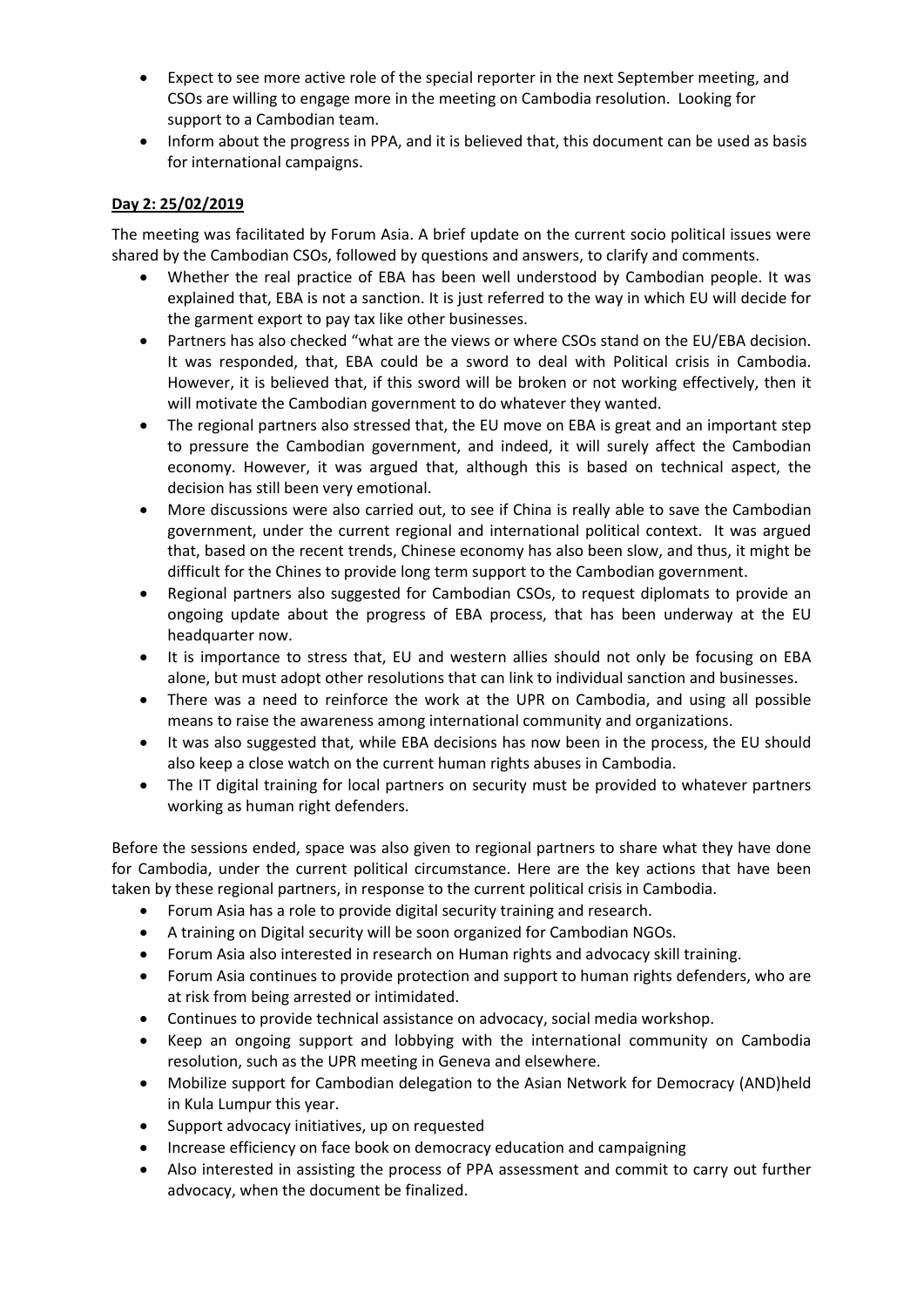- Help to organize the site events for Cambodia, during the next UPR meeting in Geneva. However, they stressed that, Amnesty International is not working on EBA and had no mandate beyond human rights.
- They will follow up closely on the results of the HR meetings in June and September this year.
- Amnesty reports have always been trusted and well accepted by the EU. In this case, any recent update on HR issues in Cambodia could be worth for Amnesty International to share to the EU and UN.
- The current issues on human rights and democracy in Cambodia have always been raised during the meetings between Japan and Cambodia government.
- Japanese NGOs always interested in supporting Cambodian initiatives, to struggle for democracy and Human rights through small funding and ideas.
- Beside supporting this meeting financially, he is working closely with Japan Ministry for Foreign affairs to ensure that, Japan government must be aware on what happen in Cambodia.
- In the past election, somehow, it was succeeded in convincing the Japanese government not to send the election observer to overseeing election in Cambodia.
- SEAPA has roles to monitor and alert on the political situation in Cambodia, through regular report to partners, both in the region and internally. It was confirmed that, another update report on Cambodia will be released in May this year.
- Keep gathering lesson learned from Cambodia on "Freedom of Media" and then share to wider community and some audiences.
- Develop a mapping of key Journalists, and keeps an eye on "what happen to them personally in case they are threated or intimidated. They are also helping journalists who are out of job, as result of threats and intimidations.
- Anfrel continues to work with NDI to support the quarterly meeting for Cambodian CSOs in Bangkok;
- Looking at the possibility of a research on "how people mitigate their risks under strict political environment.

At the last part of the meeting, the Cambodian CSOs had requested to regional partners:

- Continue to support Cambodian delegation to the meeting on "Cambodia Resolution" led by Japan in September this year.
- Begging regional partners to keep alert and closely monitor on the current political situation in Cambodia.
- Request to all partners to work collectively, to influence EU and the US and making sure that, they must be strong on the conditions (not compromise with the Cambodian government.

## **Day 3: 26/02/2019**

Meeting begun from 9 to 11 am, with a brief introduction of participants from all embassy representatives and CSOs team, then it was followed by a briefing report from CSOs representatives on Cambodia current political issues, and what have been done as responses from CSOs. (Issues as raised during day one meeting amongst CSOs representatives)

In the meeting, some key questions were raised by the diplomats on:

- What are the direction of the government crackdown on people demonstrations or political rallies?
- What are the status of relationship between the opposition leaders Mr. Kem Sokha and Mr. Sam Rainsy?
- To see if the opposition party such as CNRP has now been strong enough to win or manage the country, if they won?
- What are the expectations of Cambodian people on the EBA/EU resolution and what are the impacts of EBA, based on the views of CSOs?
- Where would be the future directions of CSOs actions, in response to the current political situation?